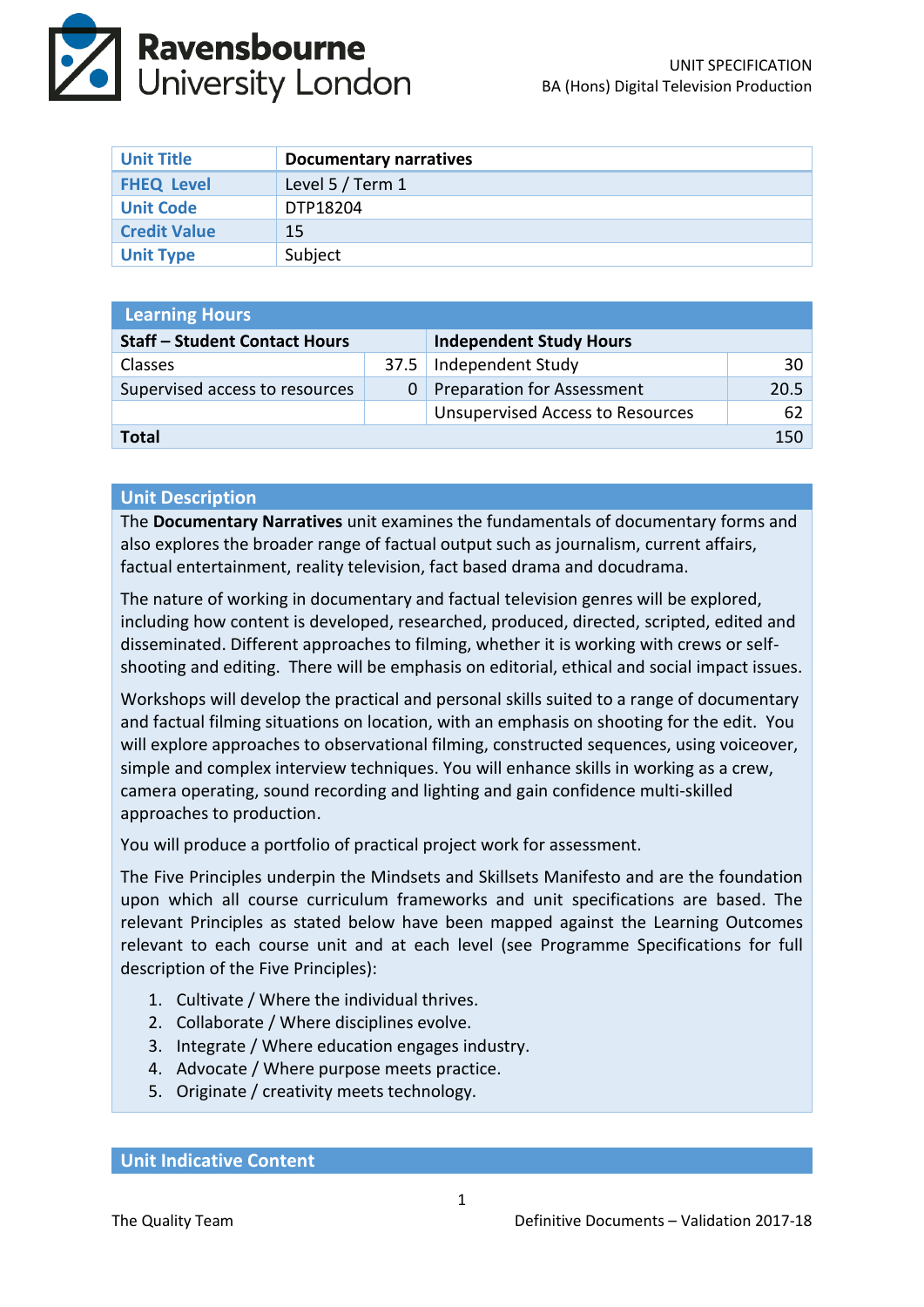The unit will involve lectures in:

- Documentary types and forms and TV factual formats
- Documentary techniques: fly-on-the-wall, docudrama, fixed rig and reality television.
- UK documentary producers and programme makers.
- Legal, ethical and editorial issues, informed consent and public interest.
- Clearances, rights and permissions.
- Dealing with contributors

Workshops:

- Training on journalist techniques, shooting interviews, lighting, sound recording.
- Use of concealed, hand-held, fixed-rig and Steadicam.
- Self-shooting and working as a crew
- Training on journalist and interview techniques
- Working with public, experts, presenters and vulnerable contributors
- Health and safety and risk assessments for challenging situations
- Location based techniques for camera, sound and lighting
- Post Production processes for documentary/ factual TV.

#### **Unit Aims**

Research, develop and produce a documentary programme

Consolidate and expand knowledge of documentary narratives and formats.

Develop a knowledge of the documentary makers and production companies working with the UK and international media.

Further operational and production skillset through training in a range of documentary and factual techniques

### **Unit Learning Outcomes**

**LO1 Research/Inspiration -** Analyse and interpret information gathering techniques using a wide range of sources, providing visual, contextual and industry case-study research as appropriate.

**LO3 Development/Prototyping -** Analyse a range of potential pathways that result in appropriate solutions, informed by an understanding of the principles of the creative process.

**LO4 (Pre) Production -** Employ relevant knowledge of production skills alongside a grasp of the creative potential of a selection of processes, materials and methods that inform creative and academic practice.

**LO5 Presentation /Storytelling for Influence** - Select and employ effective methods of presentation and communication of projects in considering the audience/client and the purpose of the work, whether in visual, oral or written form.